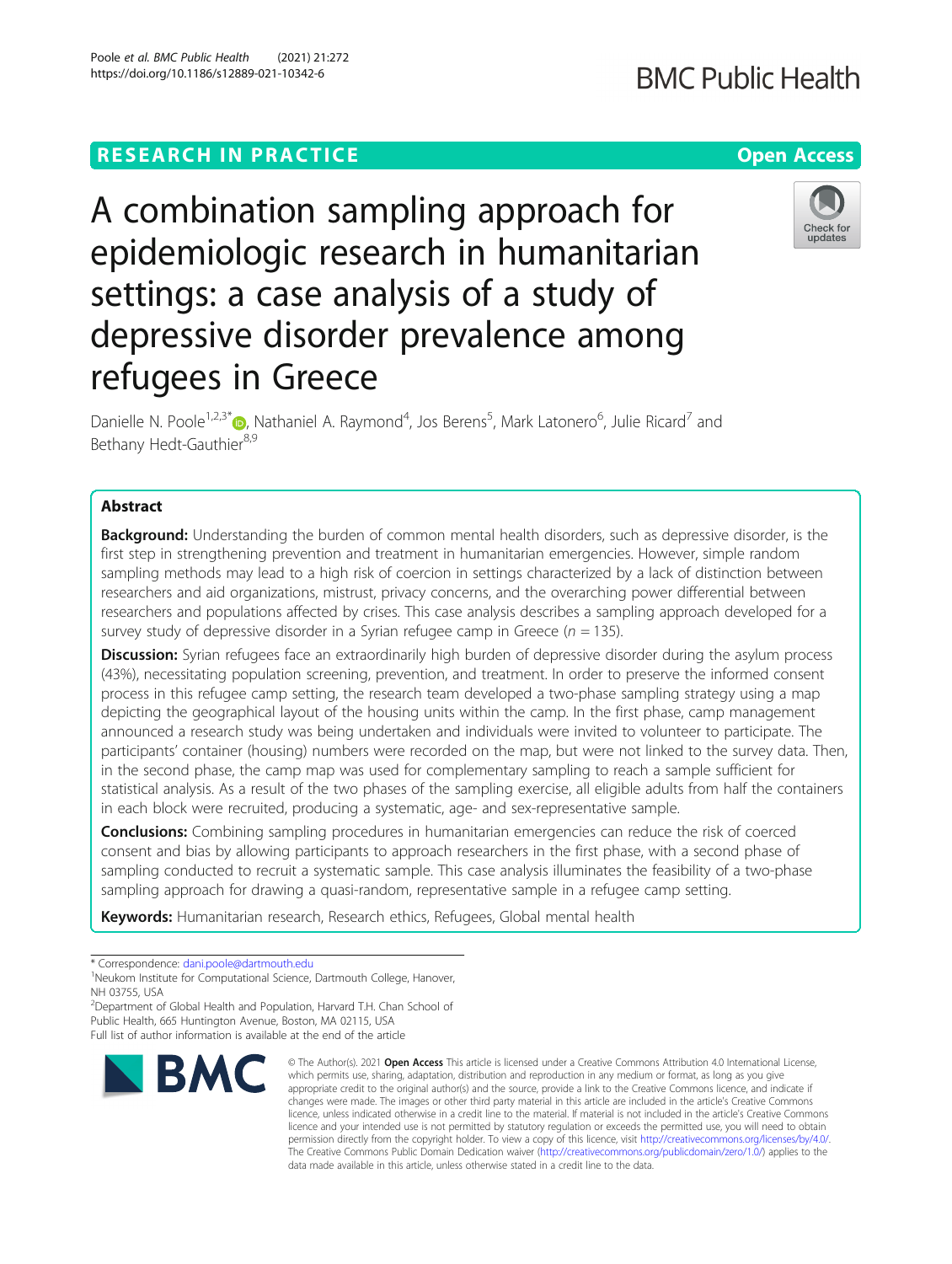## Background

#### Humanitarian context

In 2015, an unprecedented 1 million asylum seekers crossed the Mediterranean Sea to Europe, including more than 450,000 Syrian refugees [[1](#page-5-0)]. At the same time, the duration of asylum-seeking procedures in Greece increased - with application processing lasting an average of over 1 year [\[2\]](#page-5-0).

Despite the increased time spent in the asylum process, there is a lack of evidence documenting the health needs of individuals in the transit phase of forced migration. Existing research suggests that the health needs of forced migrants may evolve over time in response to policy changes and border closures [[3](#page-5-0)], as well as throughout the course of the forced migration journey [[4\]](#page-5-0). In particular, the mental health needs of populations displaced by humanitarian emergencies remain a significant yet often overlooked public health problem [\[5](#page-5-0)], and are exacerbated by pre- and post-migration stressors [[6](#page-5-0)].

## Research study

This case analysis describes an observational study of mental health among asylum seekers in a Syrian refugee camp in the Attica region of Greece. The research question, study design, and interpretation of the results were informed by a multisectoral partnership, including academics (Harvard University, Leiden University), an intergovernmental organization (International Organization for Migration), non-governmental organizations (International Data Responsibility Group, Data & Society Research Institute, and the Data-Pop Alliance), and local municipality governments. During the study period of January–February 2017, camp inhabitants lived in shipping containers ("containers") with running water and electricity, meals provided by the Greek Airforce, and public toilet and shower facilities.

## Study design

This study included a cross-sectional, face-to-face survey designed to estimate the prevalence of major depressive disorder (MDD), its risk factors, and associations with mobile phone connectivity. Major depressive disorder was classified by the Patient Health Questionnaire-8 (PHQ-8), an eight-item screening measure used extensively to screen for MDD in epidemiologic research [\[7](#page-5-0), [8\]](#page-5-0) when the assessment of suicidal ideation is not a primary outcome and may cause distress [[7,](#page-5-0) [9\]](#page-5-0). The PHQ-8 has been validated in myriad settings and languages, including among migrant populations [\[10](#page-5-0), [11\]](#page-5-0) and in Arabic [[9,](#page-5-0) [12\]](#page-5-0). Moreover, the detection of MDD by the persistence and severity of depressive symptoms for 2 weeks [[13\]](#page-5-0) is an important threshold for clinical diagnostic assessments and treatment [[14\]](#page-5-0). In our study, the PHQ-8 had a Cronbach's α of 0.77, indicating satisfactory reliability of this scale within the study population.

The survey instrument also assessed sociodemographic and displacement characteristics, mobile phone connectivity, and perceptions of privacy. The survey instrument was translated and back-translated into Arabic. Arabicand English-speaking translators paired with members of the research team administered the survey to participants via digital tablets.

The study population included all Arabic- and/or English-speaking adults residing in the camp at the time of the study. A minimum sample size of 97 was calculated based on the specific aim of estimating the prevalence of MDD with maximum variability in the binary outcome and  $\pm$  10% precision in the 95% Confidence Intervals (95% CIs), which was considered sufficient given the wide range of MDD prevalence previously reported in refugee populations [\[15](#page-5-0), [16](#page-5-0)].

This study received ethics review by the International Organization for Migration (IOM) Greek research ethics advisory board and the Institutional Review Board of the Harvard T.H. Chan School of Public Health (IRB-16-2015). Oral informed consent was obtained due to the potential risk to participants if their identities were uncovered via consent forms containing their signatures, consistent with the criteria for oral informed consent outlined in United States federal regulation 45 CFR 46 [\[17](#page-5-0)].

#### Results

A total of 135 individuals participated in the study, representing 40% of the adult population. The median age of participants was 30 years (Interquartile range [IQR]: 24–37 years), 41% of the sample were women, 74% had married, 67% had children, and 77% had attended some secondary school. The median time displaced was 12 months (IQR: 11–36 months) and participants had spent a median of 10 months in Greece (IQR: 10–11 months).

An extraordinarily high burden of depressive symptoms was identified – the prevalence of MDD classified by the PHQ-8 was  $44\%$  [\[18\]](#page-5-0). Risk factors for MDD classification included being a woman (Adjusted Odds Ratio [AOR]: 3.32, 95% CI: 1.12–8.62), each additional child (AOR: 1.61, 95% CI: 1.15–2.25), and each additional month in the asylum process (AOR: 1.15, 95% CI: 1.00– 1.31). Ever being married was a protective factor for the probability of MDD classification (AOR: 0.23, 95% CI:  $0.05-0.95$ ).

## Discussion

## Scientific importance

Depressive disorder is among the most common mental disorders, affecting 5% of the global population, and a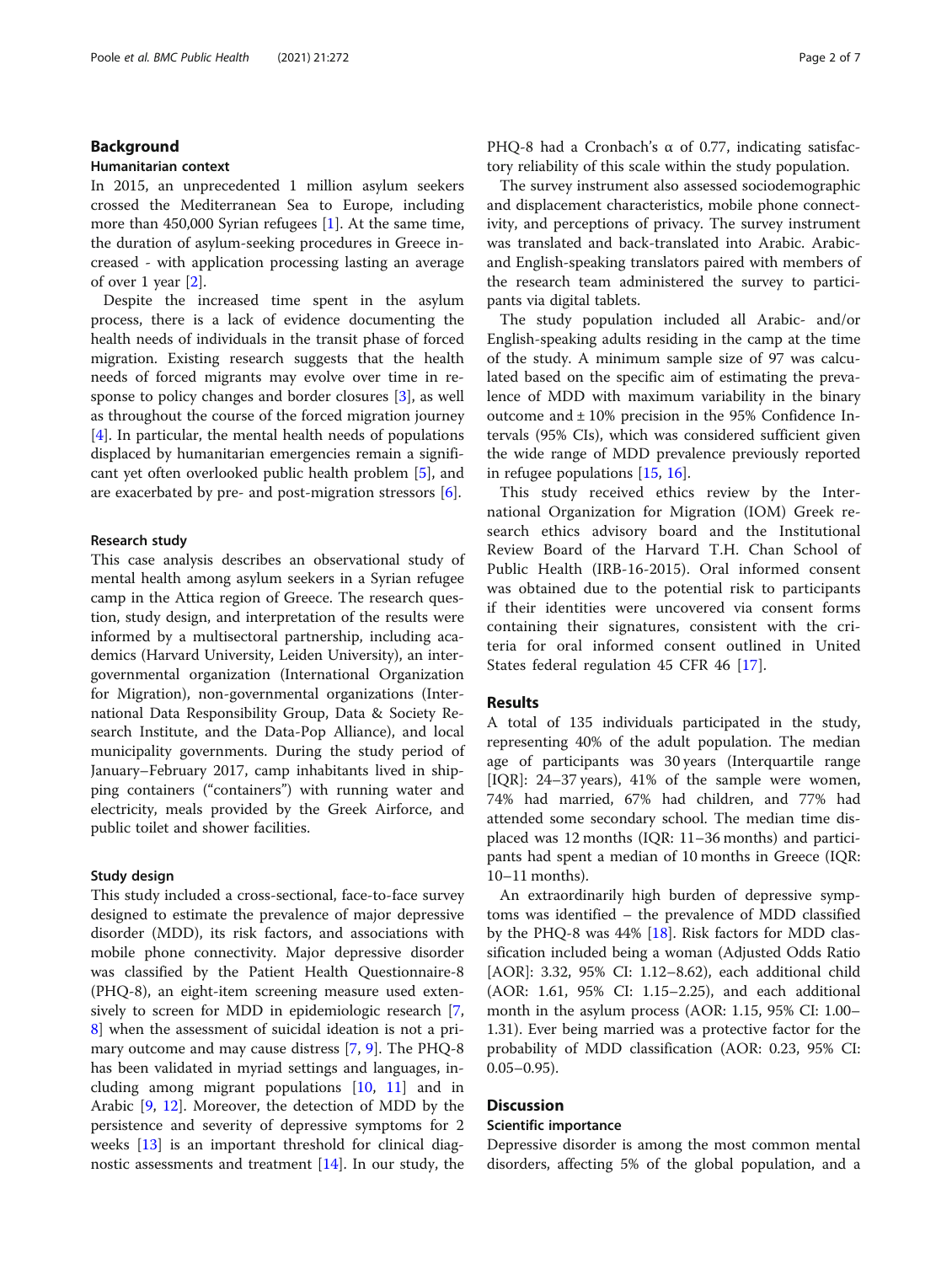leading cause of disability worldwide [[19\]](#page-5-0). The development of depression in transit is likely to undermine individual and societal functioning, which are essential for survival and resettlement [[20](#page-5-0)]. Depression is also likely to lead to adverse acculturation outcomes [\[21\]](#page-5-0). Finally, the effects of depression compound intergenerationally – parental depression has been associated with negative and withdrawn parenting and poor child physical and psychosocial health [[22\]](#page-6-0), while remission improved functioning in children in the general population [\[23](#page-6-0)].

And yet, there is a lack of evidence describing the burden and risk factors of depression in humanitarian settings, particularly during the transit phase of forced migration. While previous studies found significantly higher rates of post-traumatic stress disorder among Syrian migrants compared to host populations [\[24](#page-6-0), [25](#page-6-0)], emphasis on pre-migration trauma may overshadow the current psychological needs of asylum seekers and the roles of displacement-related stressors [[26](#page-6-0), [27\]](#page-6-0), which have been shown to contribute to the development of chronic mental health disorders, including depressive disorders [[6,](#page-5-0) [28,](#page-6-0) [29](#page-6-0)]. Furthermore, emphasis on past trauma may result in failure to consider the effects of current life circumstances on mental health [[30](#page-6-0), [31](#page-6-0)].

This study provided the first evidence of the prevalence and risk factors of MDD among Syrian refugees seeking asylum in Greece. All participants reporting symptoms consistent with MDD were referred to an onsite psychologist. The high prevalence of MDD demonstrated the importance of the psychosocial services available in the camp, and reveals the unique health challenges of the transit phase of forced migration.

The finding of an unacceptably high burden of MDD supports the theory that the "healthy migrant effect" – the phenomenon that migrants are on average healthier than their host populations – does not apply to migrants displaced by conflict or natural disaster [\[32\]](#page-6-0). In contrast, forced migrants face higher rates of health problems, including mental health disorders [[33\]](#page-6-0). The incorporation of screening and treatment into service provision for forcibly displaced populations is urgently needed to mitigate the effects of time in camps as governments work to address protracted asylum procedures.

Evidence of the burden of depressive symptoms during the transit phase of migration in the context of protracted asylum procedures was disseminated to operational and academic stakeholders alike. The results were communicated to IOM camp management and headquarters, in a publicly available report [\[34](#page-6-0)], conference proceedings [\[35,](#page-6-0) [36\]](#page-6-0), and in peer-reviewed journal articles [[18,](#page-5-0) [37](#page-6-0)]. The translation of the study results into practice included a performance evaluation of the previously validated mental health instruments in a sequential screening approach for the classification of MDD, which

preserved classification accuracy while reducing the participant response burden [[37](#page-6-0)].

#### Research challenges

Beyond evidence of the burden and risk factors of depressive disorder, this study generated a novel methodological sampling approach, motivated by the ethical challenges of conducting human subjects research in humanitarian emergencies. As a pillar of ethical research, the right to provide informed consent to participate in human subjects research is derived from three mutually reinforcing sources: the Nuremberg Code [\[38\]](#page-6-0), the Declaration of Helsinki [[39](#page-6-0)], and the Belmont Report [\[40](#page-6-0)]. In humanitarian contexts, the principle of humanity encoded in the humanitarian charter further extends the right of populations in humanitarian emergencies to informed consent  $[41-43]$  $[41-43]$  $[41-43]$  $[41-43]$  $[41-43]$ . However, the obligation of informed consent is often unheeded: in a systematic review of studies undertaken in Darfur ( $n = 68$ ), only 43% reported obtaining informed consent. Moreover, empirically valid, alternative recruitment and sampling procedures responsive to the ethical challenges of humanitarian emergencies are lacking [[44](#page-6-0)].

While it is incumbent on researchers to design study procedures that preserve the principles of ethical research [[45\]](#page-6-0) while limiting bias with representative sampling, the accuracy and internal generalizability of research findings in humanitarian settings are often impeded by nonrepresentative samples or ambiguous sampling strategies [[46](#page-6-0)]. This lack of evidence demonstrating the consequences of participant recruitment and sampling strategies on internal generalizability in complex settings with similar challenges remains a methodological lacuna, in part due to the lack of detail in reporting procedures [[46\]](#page-6-0).

In this study, the recruitment and sampling strategies were adapted to preserve ethical and empirical rigor in response to the following ethical challenges: 1) lack of distinction between the researchers and aid organizations collecting data, 2) potential mistrust of researchers, 3) protection of participant privacy, and 4) overarching power differential between the researchers and study participants who were experiencing a crisis.

## Lack of distinction

Research in humanitarian emergencies is often undertaken by multisectoral study teams, including representatives from humanitarian organizations. Moreover, humanitarian organizations increasingly collect quantitative data [\[47\]](#page-6-0), rendering human subjects research activities indistinguishable from humanitarian monitoring and evaluation and needs assessments. Potential conflation of study procedures and the activities of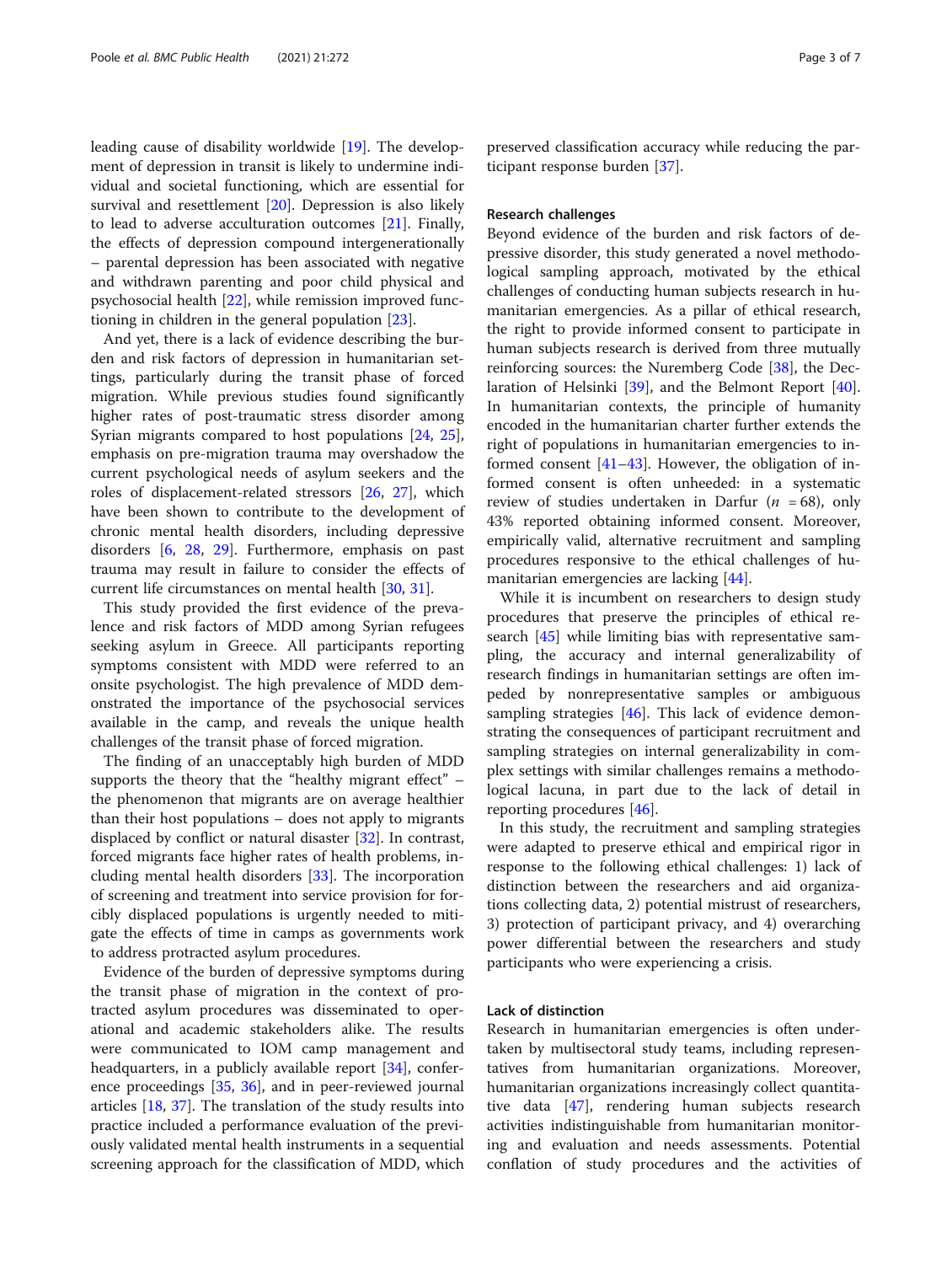humanitarian responders may lead to the perception of participation in research having bearing on access to aid.

#### Mistrust of researchers

Mistrust of health research is a significant barrier to study participation [\[48\]](#page-6-0), and may be exacerbated in emergency settings [[49](#page-6-0)]. In this study, camp residents were unfamiliar with the research team, the purpose of the study, and their right to decline participation, representing possible barriers to trust.

## Participant privacy

In order to protect the privacy of the participants, the research team chose not to collect personally identifiable information (PII) (i.e. name, date of birth) due to the potential risk to participants if their identities and residence in the camp were discovered. The sensitive nature of PII in this population was confirmed in the study findings – 40% of participants considered their name to be sensitive or very sensitive information, while 22% considered their date of birth to be sensitive or very sensitive information [[34](#page-6-0)]. The decision to minimize data collection was also responsive to the humanitarian context, in which nearly one-third (31%) of participants reported being asked to provide information about themselves that they would rather not since leaving their home country. Additionally, despite perceptions that digital data collection is less personal [[50\]](#page-6-0), data collection via digital platforms includes potentially identifying meta-data and is subject to security breaches [[51\]](#page-6-0).

#### Power asymmetries

As a dynamic and unstable relationship intersecting with knowledge [[52\]](#page-6-0), the power dynamics between researchers and populations dependent on humanitarian aid may result in excessive pressure to participate. It is therefore incumbent on researchers to recognize the power hierarchies emergent in engagement with crisisaffected populations [\[47](#page-6-0)].

Together, the potential lack of distinction between the researchers and aid organizations collecting data, mistrust, privacy concerns, and the overarching power differential between researchers and the study population experiencing a crisis were expected to have a significant impact on the informed consent process, and potentially the representativeness of the study sample.

The researcher team decided that the risk that simple random sampling (SRS) would exacerbate these challenges, thereby compromising the informed consent process and representativeness of the sample, was unethical and empirically unacceptable. Thus, despite the availability of a list of camp residents, a novel methodological approach was developed and validated for this study setting without reliance on a detailed sampling

frame and the collection of PII, in order to preserve the informed consent process while drawing a representative sampling.

## Research strategies

## Sampling method innovation

In consultation with IOM camp management, the research team developed a two-phase sampling approach with the overall goal of obtaining a quasi-random, representative sample without reliance on SRS. The first phase consisted of purposive sampling in order to protect the voluntary nature of participation and was designed to establish trust within the camp community [[53\]](#page-6-0). Camp management announced that a research study was being undertaken on the topic of migrant health and adults were invited to volunteer. While no PII was recorded, a camp map depicting the containers (housing units) organized into blocks was used to facilitate alternative sampling in a future phase. The participants' container numbers were marked on a camp map, but were not linked to the survey data. A total of 90 individuals were recruited in the first phase of sampling.

A second phase of sampling was deemed feasible upon receiving positive feedback from camp management and inhabitants. The camp map was used to conduct systematic geographical sampling. The occurrence of depression was expected to be randomly distributed throughout the camp. Thus, a geographically distributed sample was expected be both representative of the camp population and the prevalence of MDD.

A systematic sample was drawn using the camp map to recruit all eligible adults from exactly half the containers in each block. Based on the container locations of participants in the first phase of sampling, the research team identified blocks that were underrepresented. Starting at the north-west container of the underrepresented blocks, the research team recruited adults to participate in the study. Neighbouring containers were sampled, moving from west to east, until individuals from exactly half the containers in each block were recruited to participate in the study, producing an even distribution of sampled containers across the camp. Forty-five participants were included in the second phase of sampling, with a response rate of 92%. An illustration of the mixed sampling strategy is presented in Fig. [1](#page-4-0). The total combined sample from the first and second phases of sampling was 135 participants.

#### Validation of the two-phase sampling approach

Validation is a key challenge to sampling methods devoid of detailed sampling frames. In this study, the sampling method was validated in three ways:

First, we compared differences between participants recruited during the first and second sampling phases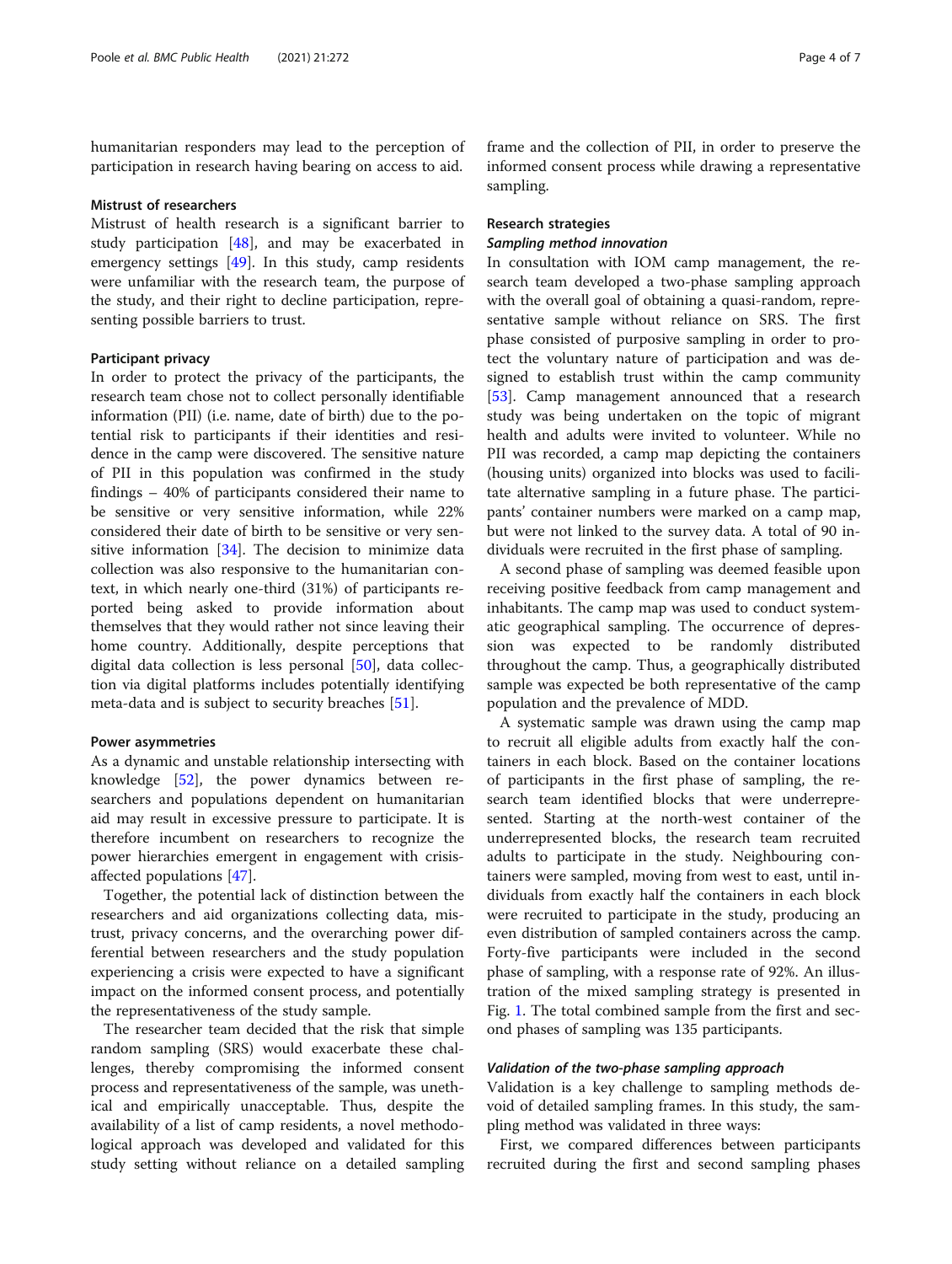<span id="page-4-0"></span>

using Welch's approximation t-test and Pearson's Chisquare test for the age and sex distributions, respectively. The median age was 30 years in the first phase and 31 years in the second phase ( $p = 0.93$ ). The gender distribution differed between the two phases, with more women included in the second systematic phase than the first phase (58 and 32%, respectively,  $p = 0.004$ ).

In the second validation analysis, differences between the combined study sample and the camp adult population were calculated. The median age was 30 years in both the combined study sample and the camp population ( $p = 0.11$ ). The combined study sample was 41% women, while the camp population was 46% women  $(p = 0.31)$ .

Finally, selection on the outcome was evaluated in the third validation analysis. The prevalence of MDD did not meaningfully vary between the first and second sampling phases (43% vs. 44%, respectively). We also calculated an age- and sex-standardized MDD prevalence estimate using the population census data. The age- and sex-standardized MDD prevalence estimate was 46%. In this population, consistent with global trends, women had a higher probability of being classified with MDD (54%). The difference between the estimated prevalence of MDD in the combined study sample and the age- and sex-standardized estimate is explained by the slight underrepresentation of women in the study sample.

The differential gender "volunteer" rates in the first phase of sampling are consistent with literature [\[54](#page-6-0)].

Systematic sampling in the second phase reached more women, and significantly increased the proportion of women included in the combined sample. We hypothesize that the high response rate of the second phase is in part a reflection of the increased familiarity and positive feedback regarding the research from camp residents and management. In contrast to the frequently transactional nature of humanitarian research, the twophase sampling approach allowed for increased relational engagement with the study population [\[47](#page-6-0)]. An investigation of the effect of the two-phased purposive/ systematic approach on the response rate relative to SRS approaches would be a future contribution to research methods for humanitarian emergencies.

## Conclusions

Sampling strategies developed for humanitarian emergencies must maximize protection of the participants, including minimizing coerced consent and the collection of identifiable information, while limiting bias by recruiting and enrolling a representative sample. Combining sampling procedures in humanitarian emergencies can reduce the risk of coerced consent and bias by allowing participants to approach researchers in the first phase, with a second phase of sampling conducted to recruit a systematic sample. This case analysis illuminates the feasibility of a two-phase sampling approach for drawing a quasi-random, representative sample in a refugee camp setting.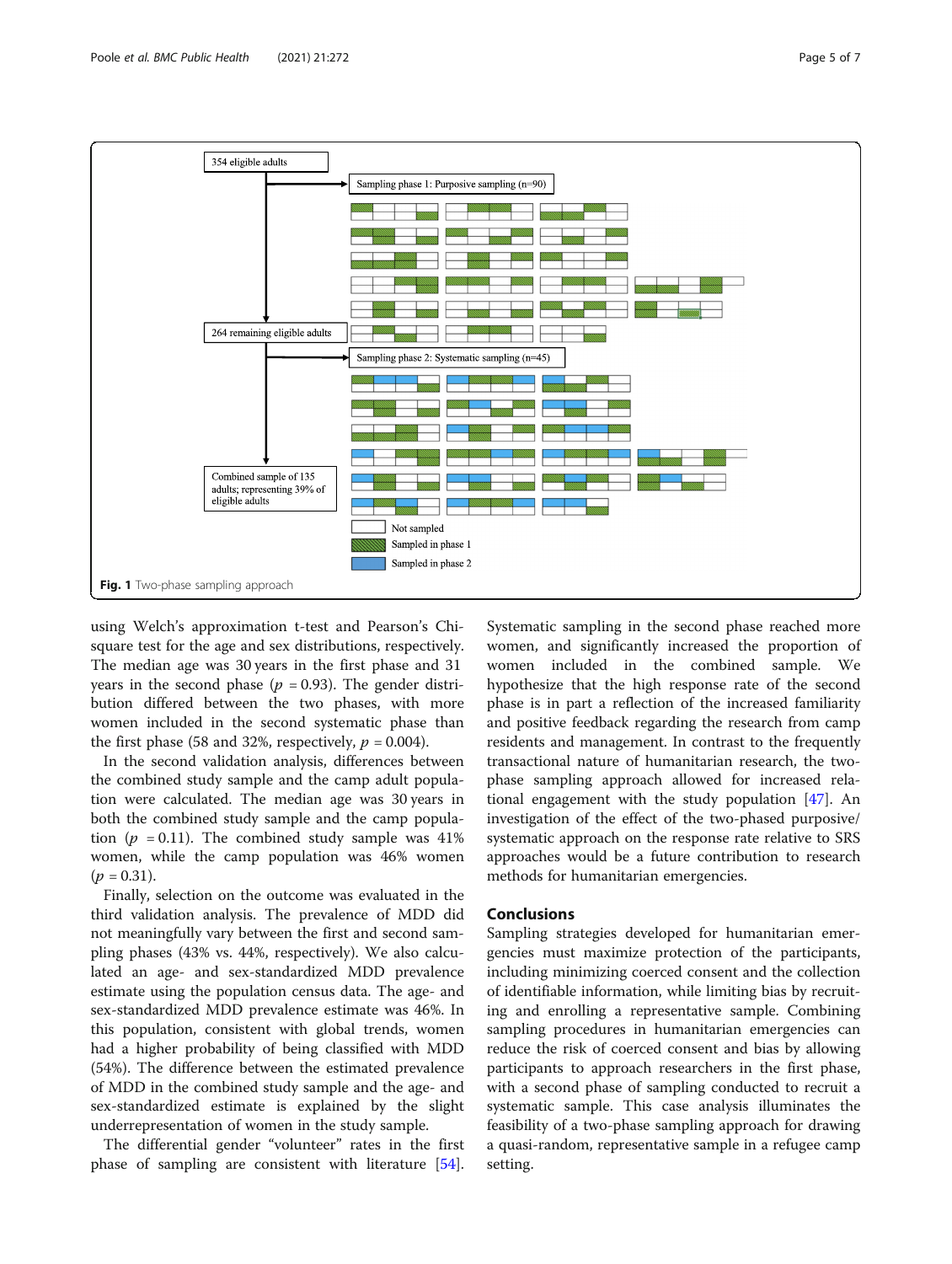#### <span id="page-5-0"></span>Abbreviations

95% CI: 95% confidence intervals; AOR: Adjusted odds ratio; EU: European Union; IOM: International Organization for Migration; IQR: Interquartile range; MDD: Major depressive disorder; PHQ-8: 8-item Patient Health Questionnaire; PII: Personally identifiable information; SRS: Simple random sampling; UNHCR: United Nations High Commissioner for Refugees; US: United States

#### Acknowledgements

We are grateful to the study participants and our translator team for making this study possible. Logistical support was provided by the International Organization for Migration.

#### Authors' contributions

DNP designed the case analysis and wrote the report. BHG was a significant contributor to the case analysis and the writing and revision of this manuscript. NR contributed to the study design and revised the report. JB, ML, and JR contributed to the study design and revised the report. All authors read and approved the final manuscript.

#### Funding

This study was funded by the Centre for Innovation at Leiden University and the International Data Responsibility Group, through support from the Municipality of The Hague. DNP is grateful to the Center for Global Health Studies of the National Institutes of Health and the William H. Neukom Institute of Computational Science of Dartmouth College for supporting this research. The funding sources had no role in study design; in the collection, analysis and interpretation of data; in the writing of the report; or in the decision to submit the paper for publication.

#### Availability of data and materials

The datasets generated and analyzed during the current study are not publicly available to protect the privacy of the participants, but are available from the corresponding author on reasonable request.

#### Ethics approval and consent to participate

An ethics review was conducted, and the protocol was approved, by a Greek research ethics advisory board, composed of the International Office of Migration - Greece office, in order to have appropriate oversight by individuals with extensive knowledge about the migration context and the responsibility of camp management, including protection issues, and the Institutional Review Board of the Harvard T.H. Chan School of Public Health (Protocol IRB16–2015). Oral informed consent was obtained from all participants, documented on paper consent forms signed by a member of the research team. Oral informed consent was obtained due to the potential risk to participants if their identities were uncovered via consent forms containing their signatures, consistent with the criteria for oral informed consent outlined in United States federal regulation 45 CFR 46. The oral consent procedure was approved by the ethics advisory board and committee.

#### Consent for publication

Not applicable.

#### Competing interests

The authors declare that they have no competing interests.

#### Author details

<sup>1</sup>Neukom Institute for Computational Science, Dartmouth College, Hanover, NH 03755, USA. <sup>2</sup>Department of Global Health and Population, Harvard T.H. Chan School of Public Health, 665 Huntington Avenue, Boston, MA 02115, USA. <sup>3</sup> Harvard Humanitarian Initiative, Harvard T.H. Chan School of Public Health, 14 Story Street, Cambridge, MA 02138, USA. <sup>4</sup>Jackson Institute of Global Affairs, Yale University, 55 Hillhouse Avenue, New Haven, CT 06520, USA. <sup>5</sup>Centre for Innovation, Leiden University, Den Haag 2511 VA, The Netherlands. <sup>6</sup>Data & Society Research Institute, New York, NY 10011, USA.<br><sup>7</sup>Data Bon Alliance Now York, NY 10016, USA. <sup>8</sup>Dapartment of Global Hoa Data-Pop Alliance, New York, NY 10016, USA. <sup>8</sup>Department of Global Health and Social Medicine, Harvard Medical School, 641 Huntington Avenue, Boston, MA 02115, USA. <sup>9</sup>Department of Biostatistics, Harvard T.H. Chan School of Public Health, 665 Huntington Avenue, Boston, MA 02115, USA.

#### Received: 12 May 2020 Accepted: 26 January 2021 Published online: 02 February 2021

#### References

- 1. United Nations High Commissioner for Refugees. Mediterranean situation. 2019. <https://data2.unhcr.org/en/situations/mediterranean/location/5179>. Accessed 25 Sept 2019.
- 2. Council of the European Union. EU-Turkey statement. 2016.
- 3. Hémono R, Relyea B, Scott J, Khaddaj S, Douka A, Wringe A. "The needs have clearly evolved as time has gone on.": a qualitative study to explore stakeholders' perspectives on the health needs of Syrian refugees in Greece following the 2016 European Union-Turkey agreement. Confl Health. 2018;  $12.24$
- 4. Giacco D. Identifying the critical time points for mental health of asylum seekers and refugees in high-income countries. Epidemiol Psychiatr Sci. 29:  $1 - 10$ .
- 5. Mollica RF, Cardozo BL, Osofsky HJ, Raphael B, Ager A, Salama P. Mental health in complex emergencies. Lancet. 2004;364:2058–67.
- 6. Chen W, Hall BJ, Ling L, Renzaho AM. Pre-migration and post-migration factors associated with mental health in humanitarian migrants in Australia and the moderation effect of post-migration stressors: findings from the first wave data of the BNLA cohort study. Lancet Psychiatry. 2017;4:218–29.
- 7. Kroenke K, Strine TW, Spitzer RL, Williams JB, Berry JT, Mokdad AH. The PHQ-8 as a measure of current depression in the general population. J Affect Disord. 2009;114:163–73.
- 8. Kroenke K, Spitzer RL, Williams JB, Löwe B. The patient health questionnaire somatic, anxiety, and depressive symptom scales: a systematic review. Gen Hosp Psychiatry. 2010;32:345–59.
- 9. AlHadi AN, AlAteeq DA, Al-Sharif E, Bawazeer HM, Alanazi H, AlShomrani AT, et al. An arabic translation, reliability, and validation of Patient Health Questionnaire in a Saudi sample. Ann General Psychiatry. 2017;16:32.
- 10. Feyera F, Mihretie G, Bedaso A, Gedle D, Kumera G. Prevalence of depression and associated factors among Somali refugee at melkadida camp, southeast Ethiopia: a cross-sectional study. BMC Psychiatry. 2015;15: 171.
- 11. Beutel ME, Jünger C, Klein EM, Wild P, Lackner KJ, Blettner M, et al. Depression, anxiety and suicidal ideation among 1 st and 2 nd generation migrants-results from the Gutenberg health study. BMC Psychiatry. 2016;16: 288
- 12. Sawaya H, Atoui M, Hamadeh A, Zeinoun P, Nahas Z. Adaptation and initial validation of the Patient Health Questionnaire–9 (PHQ-9) and the Generalized Anxiety Disorder–7 Questionnaire (GAD-7) in an Arabic speaking Lebanese psychiatric outpatient sample. Psychiatry Res. 2016;239: 245–52.
- 13. American Psychiatric Association. Diagnostic and statistical manual of mental disorders. 5th ed. Arlington: American Psychiatric Publishing; 2013.
- 14. Blom MB, Spinhoven P, Hoffman T, Jonker K, Hoencamp E, Haffmans PJ, et al. Severity and duration of depression, not personality factors, predict short term outcome in the treatment of major depression. J Affect Disord. 2007;104:119–26.
- 15. Lindert J, von Ehrenstein OS, Priebe S, Mielck A, Brähler E. Depression and anxiety in labor migrants and refugees–a systematic review and metaanalysis. Soc Sci Med. 2009;69:246–57.
- 16. Lee Y, Lee MK, Chun KH, Lee YK, Yoon SJ. Trauma experience of north Korean refugees in China. Am J Prev Med. 2001;20:225–9.
- 17. Rodrigues CD. Doing research in violent settings: ethical considerations and ethics committees. New York: Social Science Research Council; 2014.
- 18. Poole DN, Hedt-Gauthier B, Liao S, Raymond NA, Bärnighausen T. Major depressive disorder prevalence and risk factors among Syrian asylum seekers in Greece. BMC Public Health. 2018;18:908.
- 19. GBD 2017 DALYs and HALE Collaborators. Global, regional, and national disability-adjusted life-years (DALYs) for 359 diseases and injuries and healthy life expectancy (HALE) for 195 countries and territories, 1990–2017: a systematic analysis for the Global Burden of Disease Study 2017. Lancet Lond Engl. 2018;392:1859–922.
- 20. Ventevogel P, van Ommeren M, Schilperoord M, Saxena S. Improving mental health care in humanitarian emergencies. Bull World Health Organ. 2015;93:666.
- 21. Yoon E, Chang C-T, Kim S, Clawson A, Cleary SE, Hansen M, Bruner JP, Chan TK, Gomes AM. A meta-analysis of acculturation/enculturation and mental health. J Couns Psychol. 2013;60(1):15–30.